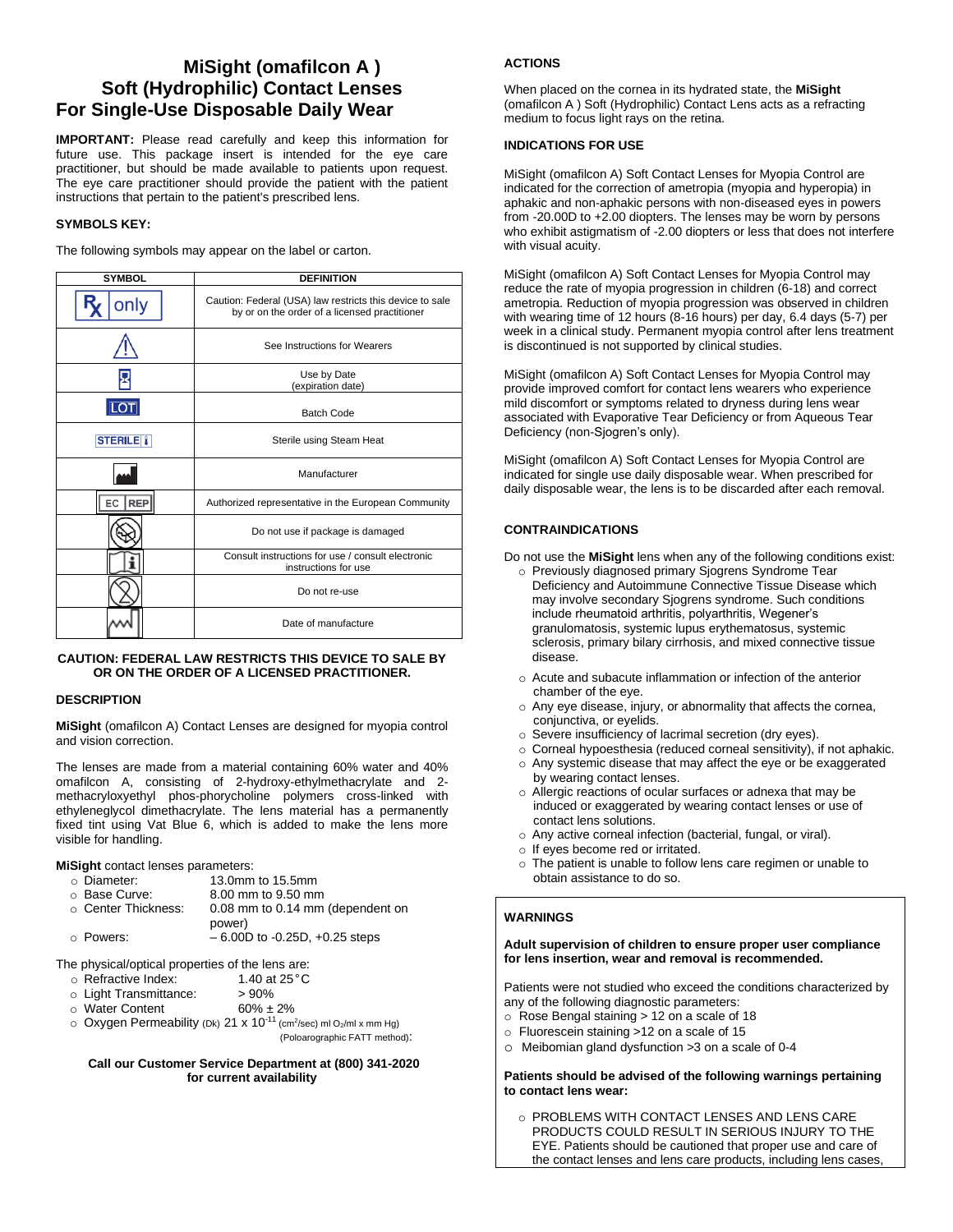are essential for the safe use of these products. It is essential that patients follow their eye care practitioner's directions and all labeling instructions for proper use of lenses and lens care products. Patients should fill their lens case with fresh solution every time they store their lenses, and never re-use solution. Additionally, they should clean and rinse their lens case between uses as recommended by their eye care practitioner. Eye problems, including corneal ulcers, can develop rapidly and lead to **loss of vision**.

- $\circ$  The result of a study<sup>1</sup> indicate the following:
	- The overall annual incidence of ulcerative keratitis in daily wear contact lens users is estimated to be about 4.1 per 10,000 persons and about 20.9 per 10,000 persons in extended wear contact lens users.
	- b. The risk of ulcerative keratitis is 4 to 5 times greater for extended wear contact lens users than for daily wear users. When daily wear users who wear their lenses overnight and extended wear users who wear their lenses on a daily basis are excluded from the comparison, the risk among extended wear users are 10 to 15 times greater than among daily wear users.
	- c. When daily users wear their lenses overnight (outside the approved indication), the risk of ulcerative keratitis is 9 times greater than among those who do not wear them overnight.
	- d. The overall risk of ulcerative keratitis may be reduced by carefully following directions for lens care, including cleaning the lens case.
	- e. The risk of ulcerative keratitis among contact lens users who smoke is estimated to be 3 to 8 times greater than among non-smokers.
	- f. If patients experience eye discomfort, excessive tearing, vision changes, redness of the eye or other problems, they should be instructed to immediately remove their lenses and promptly contact their Eye Care Practitioner. It is recommended that contact lens wears see their Eye Care Practitioner routinely as directed.

*<sup>1</sup>NewEnglandJournalofMedicine,September21,1989;321(12),pp.773-783*

## **PRECAUTIONS**

## **Special Precautions for Eye Care Practitioners**

- o Due to the small numbers of patients enrolled in clinical investigation of lenses, all refractive powers, design configurations, or lens parameters available in the lens material are not evaluated in significant numbers. Consequently, when selecting an appropriate lens design and parameters, the eye care practitioner should consider all characteristics of the lens that can affect lens performance and ocular health, including oxygen permeability, wettability, central and peripheral thickness, and optic zone diameter.
- o The potential impact of these factors on the patient's ocular health should be carefully weighed against the patient's need for refractive correction; therefore, the continuing ocular health of the patient and lens performance on the eye should be carefully monitored by the prescribing eye care practitioner.
- o Aphakic patients should not be fitted with any **MiSight** contact lenses until the determination is made that the eye has healed completely.
- o Fluorescein, a yellow dye, should not be used while the lenses are on the eyes. The lenses absorb the dye and become discolored. Whenever fluorescein is used in the eyes, the eyes should be flushed with a sterile saline solution that is recommended for in-eye use.
- o Before leaving the eye care practitioner's office, the patient should be able to promptly remove the lenses or should have someone else available who can remove the lenses for him or her.
- o Eye care practitioners should instruct the patient to remove the lenses immediately if the eye becomes red or irritated.

Eye care practitioners should carefully instruct patients about the following care regimen and safety precautions:

- o Do not use saliva or anything other than the recommended solutions for lubricating or wetting lenses.
- o If the lens sticks (stops moving) on the eye, follow the recommended directions on Care for a Sticking Lens. The lens should move freely on the eye for the continued health of the eye. If non-movement of the lens continues, the patient should be instructed to **immediately** consult his or her eye care practitioner.
- o Always wash and rinse hands before handling lenses. Do not get cosmetics, lotions, soaps, creams, deodorant, or sprays in the eyes or on the lenses. It is best to put on lenses before putting on makeup. Water-based cosmetics are less likely to damage lenses than oil-based products.
- $\circ$  Do not touch the contact lenses with the finger or hands if the hands are not free of foreign materials, as lens damage may occur.
- o Carefully follow the handling, insertion, removal, cleaning, and wearing instructions in the Patient Instructions for **MiSight** contact lenses and those prescribed by the eye care practitioner.
- o Never wear lenses beyond the period recommended by the eye care practitioner.
- o If aerosol products such as hairspray are used while wearing lenses, exercise caution and keep eyes closed until the spray has settled.
- o Always handle lenses gently and avoid dropping them.
- o Avoid all harmful or irritating vapors and fumes while wearing lenses.
- o Ask the eye care practitioner about wearing the lenses during sporting activities.
- o Lenses orescribed on a daily disposable wearing schedule should always be discarded when removed at the end of the wearing day.
- o Inform the doctor (health care practitioner) about being a contact lens wearer.
- o Never use tweezers or other tools to remove lenses from the lens container unless specifically indicated for that use. Pour the lens into your hand.
- o Do not touch the lens with fingernails.
- o Always contact the eye care practitioner before using any medicine in the eyes.
- o Always inform the employer of being a contact lens wearer. Some jobs may require use of eye protection equipment or may require that the patient not wear contact lenses.
- o As with any contact lens, follow-up visits are necessary to assure the continuing health of the patient's eyes. The patient should be instructed as to a recommended follow-up schedule.

## **ADVERSE REACTIONS**

The patient should be informed that the following problems may occur:

- o Eyes stinging, burning, or itching (irritation), or other eye pain.
- o Comfort is less than when the lens was first placed on the eye.
- o Feeling that something is in the eye such as a foreign body or a scratched area.
- o Excessive watering (tearing) of the eyes.
- o Unusual eye secretions.
- o Redness of the eyes.
- o Reduced sharpness of vision (poor visual acuity).
- o Blurred vision, rainbows, or halos around objects.
- o Sensitivity to light (photophobia).
- o Dry eyes.

If the patient notices any of the above, he or she should be instructed to:

#### o **Immediately remove the lenses.**

o If the discomfort or the problem stops, then look closely at the lens. If the lens is in some way damaged, do not put the lens back on the eye. If the problem continues,do not put the lens back on your eye; **immediately remove the lenses and consult the eye care practitioner**.

When any of the above problems occur, a serious condition such as infection, corneal ulcer, neovascularization, or iritis may be present. The patient should be instructed to **keep the lens off the eye and seek immediate** professional identification of the problem and prompt treatment to avoid serious eye damage.